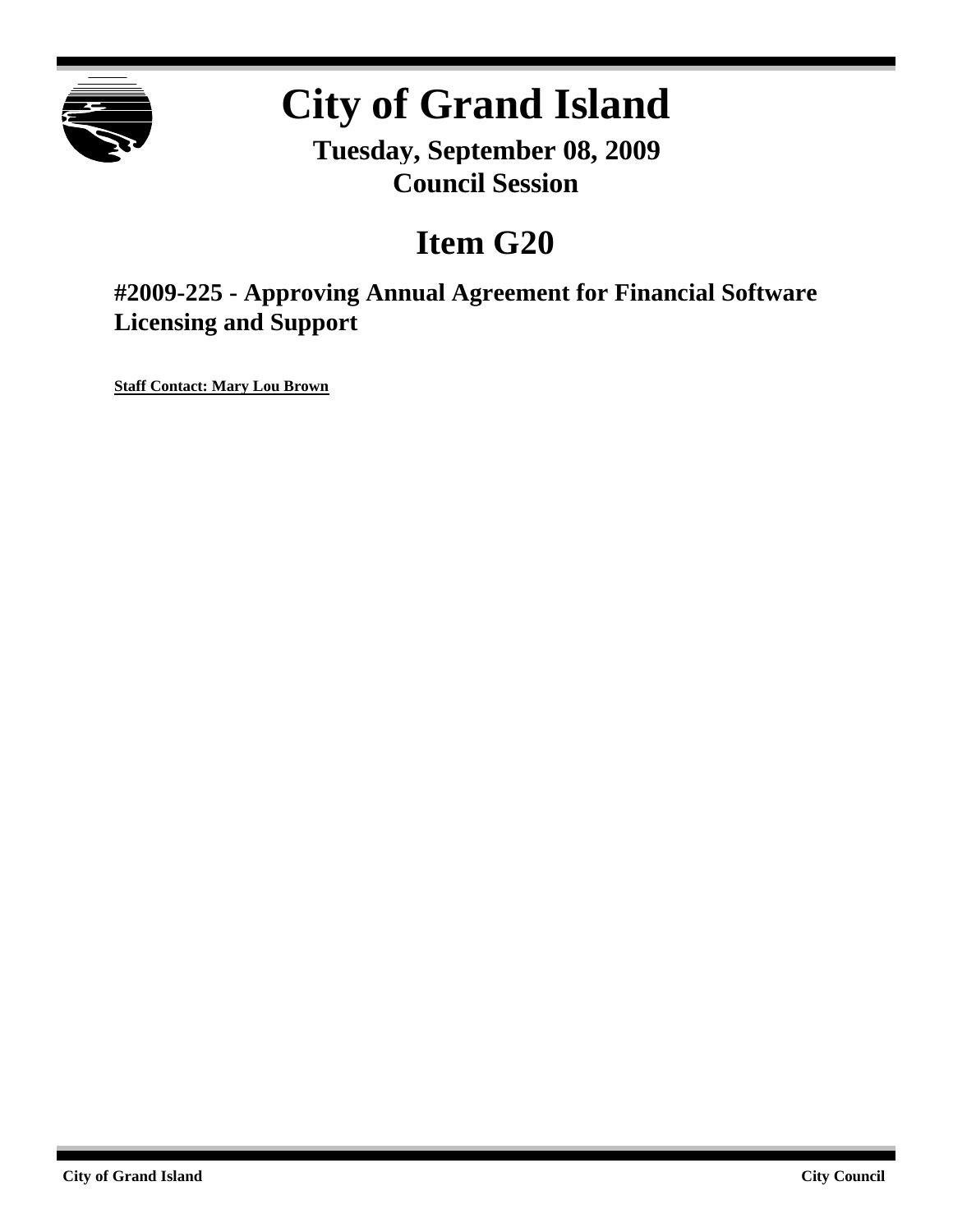### **Council Agenda Memo**

| <b>From:</b>    | Mary Lou Brown, Finance Director                                           |  |  |  |
|-----------------|----------------------------------------------------------------------------|--|--|--|
| <b>Meeting:</b> | September 8, 2009                                                          |  |  |  |
| Subject:        | Approving Annual Agreement for Financial Software<br>Licensing and Support |  |  |  |
| Item $#$ 's:    | $G-20$                                                                     |  |  |  |
| $Presenter(s):$ | Mary Lou Brown, Finance Director                                           |  |  |  |

#### **Background**

On July 10, 2001, Council approved the purchase and implementation of the MUNIS integrated financial software system. In order to receive ne eded software upgrades and technical assistance from the company, it is necessary to enter into an annual Support Agreement.

#### **Discussion**

The total cost for the period of 9/14/2009 to 9/13/2010 is \$114,357.50 which includes: Operating System Database Administrative Support \$21,304.00, MUNIS Module Support and Update Licensing \$88,216.00, and IBM (Informix) IDS Support \$4,837.50. The need for annual support and their related costs were presented to Council at the time of the initial purchase.

#### **Alternatives**

It appears that the Council has the following alternatives concerning the issue at hand. The Council may:

- 1. Approve the 2009-2010 Contract with Tyler Technologies, Inc for software support and licensing.
- 2. Postpone the issue to a future meeting.
- 3. Take no action.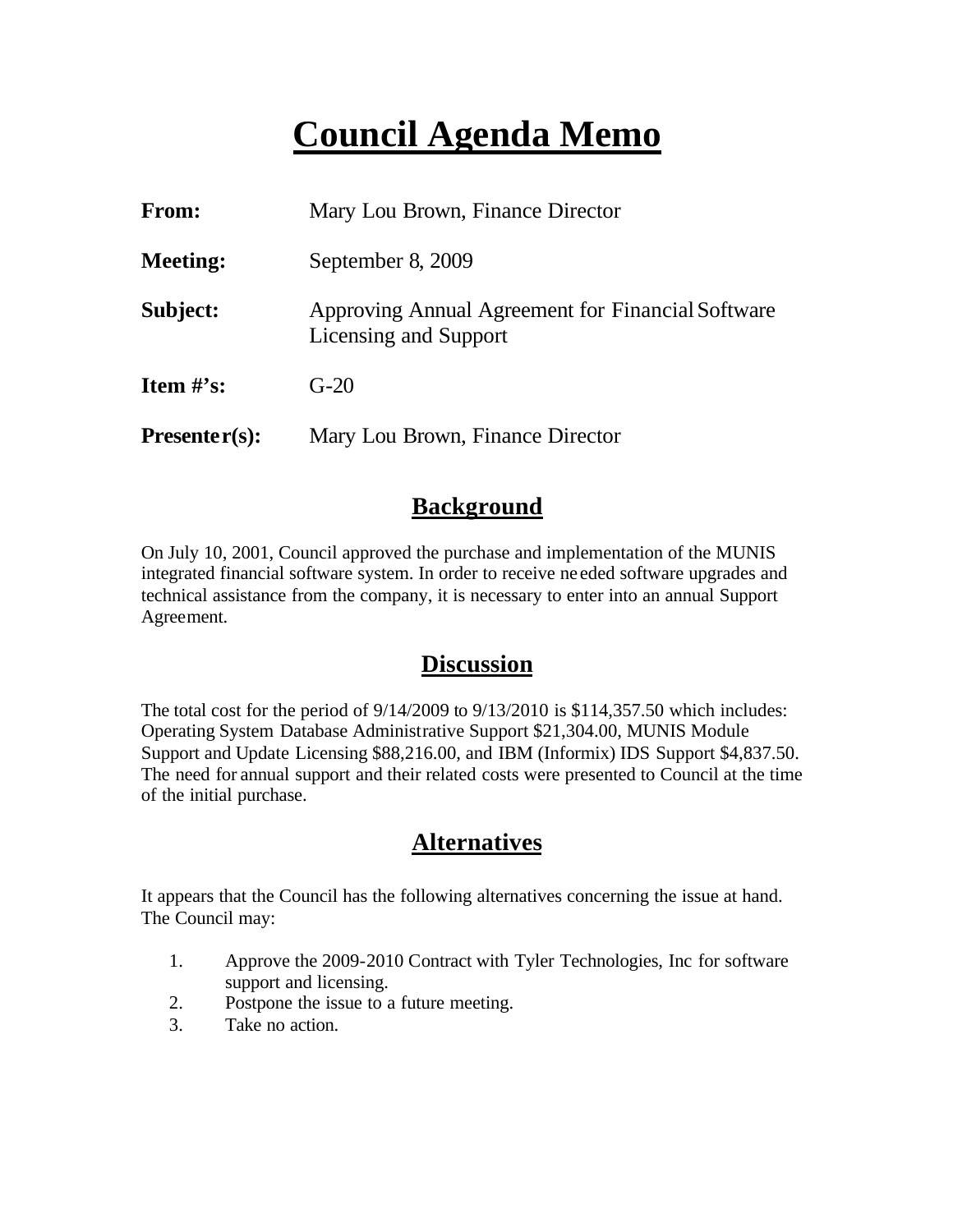#### **Recommendation**

City Administration recommends that the Council approve the 2009-2010 Annual Financial Support Agreement with Tyler Technologies, Inc.

#### **Sample Motion**

Move to approve the Annual Financial Support Agreement with Tyler Technologies, Inc.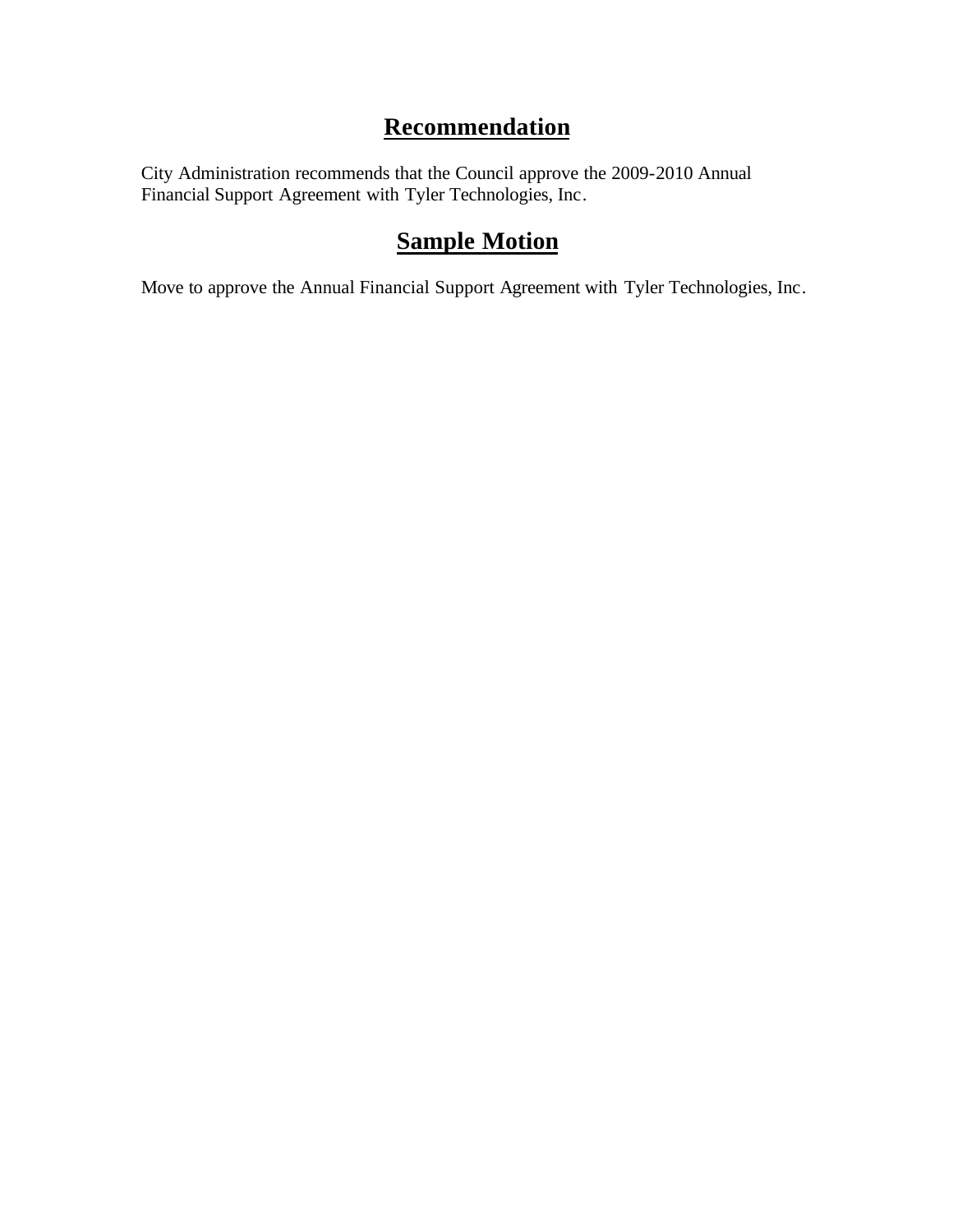| Invoice to:          | City of Grand Island                                                                                                                                                                                                                                                                                                                               | ತ್ತ<br>Brown<br>Lou<br>Мату<br><b>Contact:</b>                                                    |
|----------------------|----------------------------------------------------------------------------------------------------------------------------------------------------------------------------------------------------------------------------------------------------------------------------------------------------------------------------------------------------|---------------------------------------------------------------------------------------------------|
| Address:             | 68802<br>Grand Island, NE<br>P.O. Box 1968                                                                                                                                                                                                                                                                                                         | 385-5444<br>(308)<br>Telephone:                                                                   |
| ച                    | Q. Box 1968. Grand Island, NE 68802 and Tyler Technologies, Inc., MUNIS Division (MUNIS) with its principal place of business at<br>This Agreement (herein "Agreement") is entered into between City of Grand (sland (CUSTOMER) with its principal place of business<br>2009.<br>370 US Route One Falmouth, Maine, 04105 on this 20 day of August, | $\vec{v}$                                                                                         |
|                      | The headings used in the Agreement are for reference purposes only and shall not be deemed a part of this Agreement,                                                                                                                                                                                                                               |                                                                                                   |
| conditions           | CUSTOMER agrees to purchase and MUNIS agrees to provide the services listed below in accordance with the following terms and                                                                                                                                                                                                                       |                                                                                                   |
|                      | Term of Agreement:                                                                                                                                                                                                                                                                                                                                 |                                                                                                   |
| MUNIS.               | This Agreement is effective as of <u>09/14/2009</u> and shall remain in force until <u>09/13/2010</u> (one year term). Upon termination of this<br>Agreement CUSTOMER may renew the Agreement for subsequent one year periods at the then c                                                                                                        |                                                                                                   |
| $\Rightarrow$        | Scope of the Agreement:                                                                                                                                                                                                                                                                                                                            |                                                                                                   |
|                      | Other<br>services<br>Agreement covers the<br>(This Agreement is limited to only those entities marked.)<br>County<br>School<br>Both parties acknowledge that this<br>CityTown                                                                                                                                                                      | described below, for the operations of:                                                           |
| Payment:<br>$\equiv$ |                                                                                                                                                                                                                                                                                                                                                    |                                                                                                   |
| $\div$               | CUSTOMER agrees to pay MUNIS \$21.304.00, for the services as described below. This payment is due and payable upon<br>execution of the Agreement.                                                                                                                                                                                                 |                                                                                                   |
| N                    | charged at the then applicable time rate. All materials supplied in connection with such non-covered maintenance or support<br>will be charged to CUSTOMER. Any additional charges will be added to the next invoice submitted to<br>Additional Charges.                                                                                           | Any maintenance performed by MUNIS for CUSTOMER who is not covered by the Agreement will be       |
| Σ                    | Covered System:                                                                                                                                                                                                                                                                                                                                    |                                                                                                   |
|                      | Specified Hardware System:<br>Dell PowerEdge 6850<br>Windows 2003                                                                                                                                                                                                                                                                                  |                                                                                                   |
|                      | Database Products:<br>Informix IDS 10 WGE<br>50 Users                                                                                                                                                                                                                                                                                              |                                                                                                   |
| $\leq$               | Terms and Conditions for Support:                                                                                                                                                                                                                                                                                                                  |                                                                                                   |
| $\div$               | Scope of Services: MUNIS will provide the following services for the benefit of CUSTOMER.                                                                                                                                                                                                                                                          |                                                                                                   |
| ക്                   | Service is available during MUNIS's normal working hours (8:00 A.M. to 6:00 P.M.,<br>Monday through Friday) for the term of this Agreement.<br><b>OS/DBA</b>                                                                                                                                                                                       | Eastern Standard Time,                                                                            |
| خ                    | OS/DBA related trouble calls can be placed by dialing 1-800-772-2260 and choosing option 3, then choosing option<br>5. .   At particular times, your call may be forwarded to the OS/DBA mailbox at extension 5545. In either cas                                                                                                                  | option                                                                                            |
| ن                    | The Windows System Administration services are restricted to the Application Server that MUNIS is installed on. In<br>cases where a stand by server is employed, the stand by server is included as long as the stand by server i                                                                                                                  |                                                                                                   |
| ਹ                    | Database: The intended coverage for a standard OS/DBA contract is for a single MUNIS Application Server running<br>any number of MUNIS Application modules utilizing 1 live and 1 training database. Therefore, the Database<br>Admi<br>database.                                                                                                  |                                                                                                   |
|                      | MUNIS Application Server, each additional separate business entity is required to contract for the Database<br>Administration Services portion of the OS/DBA Services contract separately at a rate of 50% of the quoted<br>OS/DBA c<br>required to purchase the OS/DBA contract at full price.<br>Cases<br>$\equiv$<br>$\widehat{\epsilon}$       | where multiple live databases exist, as is the case when more than one business entity shares the |
|                      | In cases where multiple databases exist, and all databases belong to a single business entity, only one live<br>one training database will be covered. Each additional database pair of one live and one training, or one<br>and no<br>$\widehat{\mathfrak{L}}$                                                                                    | 용을<br>one<br>one live                                                                             |
| ته                   | MUNIS Application Software: MUNIS GUI: The standard OS/DBA service includes coverage for one or two complete<br>sets of MUNIS GUI application programs and forms, defined as one live set and one training set.                                                                                                                                    |                                                                                                   |
| ÷,                   | The standard OS/DBA contract includes a single installation of all MUNIS required foundation software.<br>MUNIS Required Foundation Software<br>$\widehat{\epsilon}$                                                                                                                                                                               |                                                                                                   |
|                      |                                                                                                                                                                                                                                                                                                                                                    |                                                                                                   |

Annual Agreement For<br>Operating System & Database Administration Support

 $\sim 10^{-1}$ 

Revised 7/20/2005

 $\bar{z}$  $\frac{1}{2}$  ,  $\frac{1}{2}$ 

 $\mathcal{A}^{\pm}$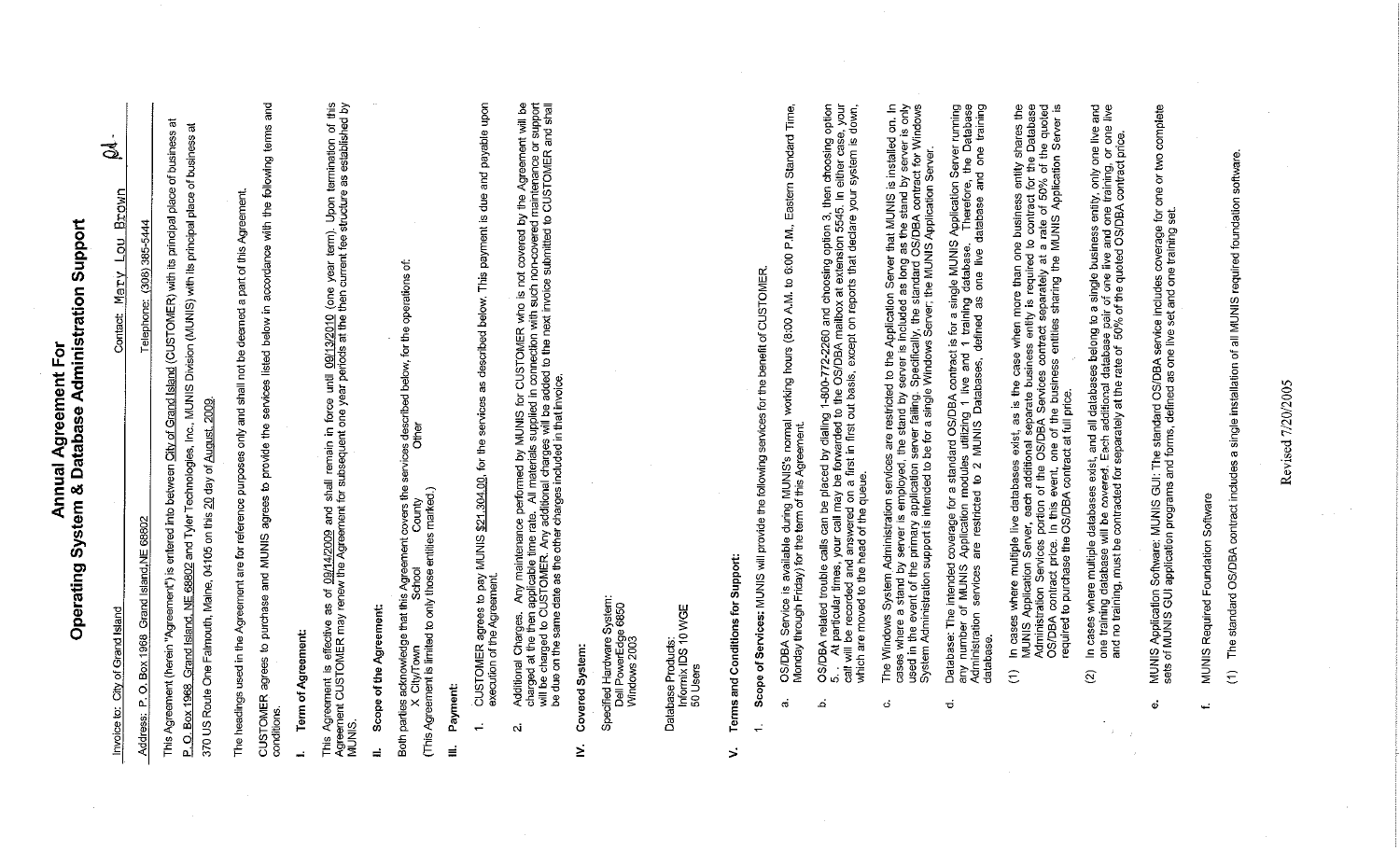|                        |                          | defined as any software required to run MUNIS. This includes Database<br>software, Informix Dynamic 4GL software and 4J's Universal Compiler<br>MUNIS required foundation software is defined<br>Engine software, Informix 4GL Runtime softwar<br>Runtime software.<br>$\widehat{S}$                                     |
|------------------------|--------------------------|--------------------------------------------------------------------------------------------------------------------------------------------------------------------------------------------------------------------------------------------------------------------------------------------------------------------------|
|                        |                          | operating<br>O<br>ā.<br>the<br>Product including<br>Microsoft<br>ξ<br>support for<br>supply<br>contract<br><b>OS/DBA</b><br>case does the<br>system.<br>S<br>$\mathbf{u}$<br>$\widehat{\mathfrak{D}}$                                                                                                                    |
|                        | $\dot{\sigma}$           | In cases where multiple installations of foundation software exist for any purpose other than as required for a stand<br>by or back up server configuration, such as a development installation, only the installation required t                                                                                        |
|                        | ċ,                       | configuration of<br>on the MUNIS<br>$\mathsf S$<br>The scope of the service provided by a standard OS/DBA contract is restricted to the installation and<br>MUNIS Application software and MUNIS required foundation software as originally installed o<br>Application Server.                                           |
|                        | $\overline{\phantom{a}}$ | installed<br>on the<br>administrative tasks<br>are limited to<br>of Windows System Administration<br>category<br>services in the<br>Operating System.<br>Further                                                                                                                                                         |
|                        | بشب                      | installed<br>e<br>$\epsilon$<br>of Data Base Administration are limited to administrative tasks<br>Further services in the category<br>Database Engine software.<br>Further                                                                                                                                              |
| $\sim$                 |                          | Limitations and Exclusions:                                                                                                                                                                                                                                                                                              |
|                        | $\sigma$                 | years.<br>$\frac{8}{2}$<br>once every<br>server<br>upgraded<br>$\rm \overleftarrow{o}$<br>new<br>$\omega$<br>configuration of<br>This Agreement does include the installation and                                                                                                                                        |
|                        | $\Delta$                 | a new Informix Engine.<br>This Agreement does not include the installation and configuration of                                                                                                                                                                                                                          |
|                        | ö                        | This Agreement does not provide support for software not required to run MUN                                                                                                                                                                                                                                             |
|                        | $\dot{\mathbf{w}}$       | his Agreement does not provide support for software required but not recommended (i.e. terminal emulation<br>software that has not been recommended by MUNIS).<br>This                                                                                                                                                   |
| 9                      |                          | <b>CUSTOMER Responsibilities:</b>                                                                                                                                                                                                                                                                                        |
|                        | $\bar{\infty}$           | CUSTOMER shall provide, at no charge to MUNIS, full and free access to the programs covered hereunder: working<br>space; adequate facilities within a reasonable distance from the equipment; and use of machines, attachments, f                                                                                        |
|                        | غ                        | associated dial-up telephone line<br>**   ***intenance and use of such<br>CUSTOMER shall install and maintain for the duration of this Agreement, a modem and associated dial-up telephone line<br>or other connection method acceptable to MUNIS. CUSTOMER shall pay for installation, maintenance and use<br>instance  |
| $\div$                 |                          | CUSTOMER shall not have the right to assign or transfer its rights hereunder to any party.<br>Non-Assignability:                                                                                                                                                                                                         |
| ъó.                    |                          | other<br>ă<br>Excused Non-Performance: MUNIS shall not be responsible for delays in servicing the products covered by this<br>Agreement caused by strikes, lockouts, riots, epidemic, war, government regulations, fire, power failure, acts of                                                                          |
| $\infty$               |                          | Limitation of Liability: The liability of MUNIS is hereby limited to a claim for a money judgement not exceeding the total<br>amount paid by CUSTOMER for services under this Agreement. CUSTOMER SHALL NOT IN ANY EVENT BE ENTIT                                                                                        |
| ź                      | General                  |                                                                                                                                                                                                                                                                                                                          |
| $\div$                 |                          | ਰ ਰ<br>state<br>enforceability<br>client's<br>Governing Law: This agreement shall be governed by, and construed in accordance with, the laws of the<br>domicile. The invalidity or unenforceability of any provisions of this agreement shall not affect the validity or<br>domicile. The invali<br>any other provision. |
| $\mathbf{N}$           |                          | set forth in writing<br>effective unless<br>Agreement shall be<br>Modification of this Contract: No modifications or amendment of this<br>and signed by both CUSTOMER and MUNIS.                                                                                                                                         |
| $_{\rm{co}}$           |                          | and<br>Support<br>overdue.<br>account is thirty days<br>Suspension: Support and services will be suspended whenever CUSTOMER's<br>services will be reinstated when CUSTOMER's account is made current                                                                                                                    |
| 4ŕ                     |                          | Trademarks: MUNIS and the MUNIS Logo are registered trademarks of MUNIS, Inc.                                                                                                                                                                                                                                            |
| CUSTOMER <sup>13</sup> |                          | Tyler Technologies, Inc., MUNIS Division                                                                                                                                                                                                                                                                                 |
|                        |                          |                                                                                                                                                                                                                                                                                                                          |
|                        |                          | Richard E. Peterson, Jr., President<br><u>August 20, 2009</u><br>Date                                                                                                                                                                                                                                                    |
| Date                   |                          |                                                                                                                                                                                                                                                                                                                          |
|                        |                          | and<br>of the terms<br><sup>13</sup> CUSTOMER's acceptance signature is optional. Payment of this contract by CUSTOMER signifies acceptance<br>conditions outlined herein. MUNIS will not accept any changes to this contract.                                                                                           |

 $\sim$ 

 $\sim 10^7$ 

Revised 7/20/2005

 $\sim$ 

 $\sim 10^{-1}$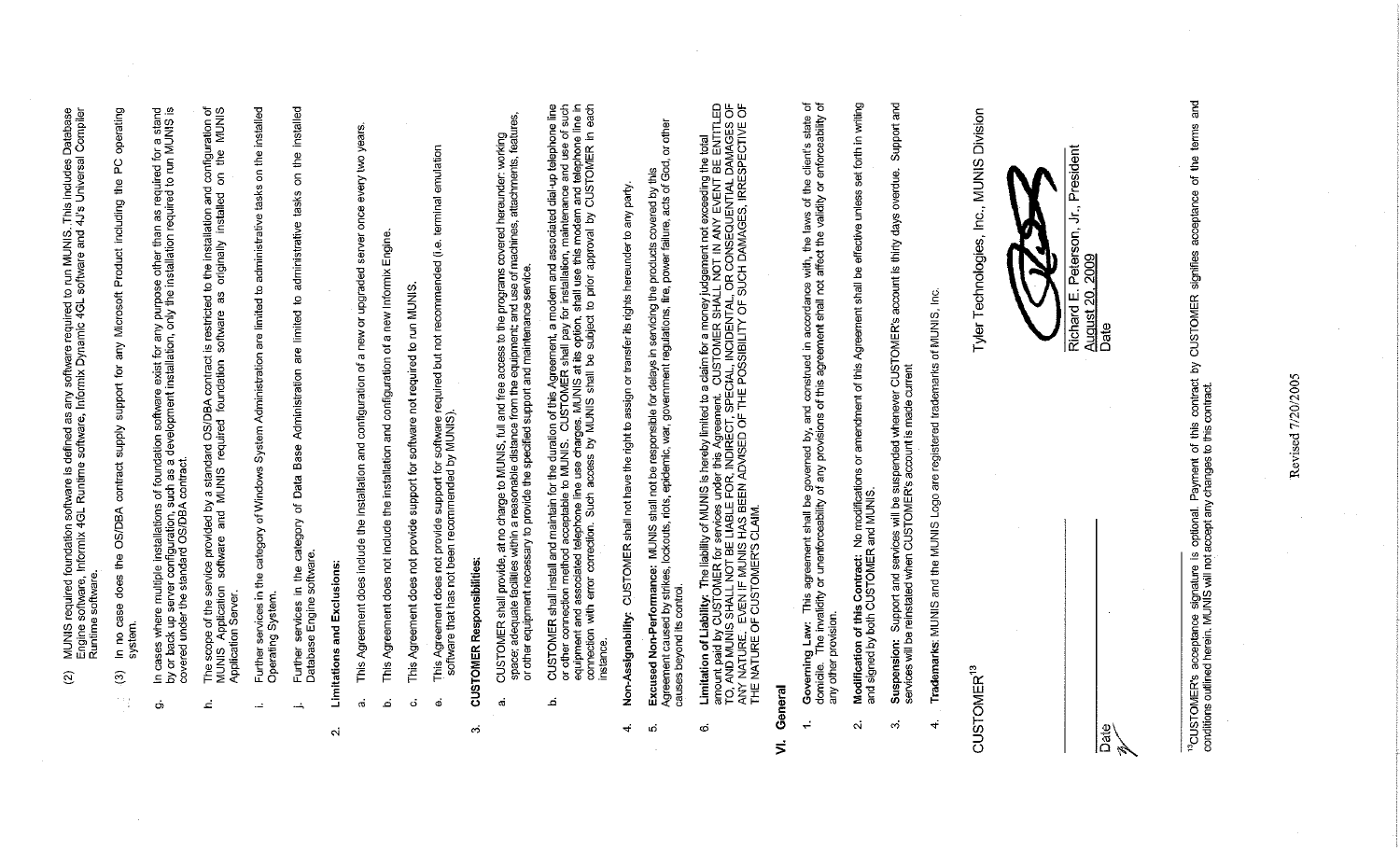| Both parties acknowledge that this Agreement covers both Support<br>Licensee for the operations of: $\boxed{\text{X}}$ City/Town/Village<br>This Support and License Agreement (herein "Agreement") is<br>its principal place of business at<br>City of Grand Island<br>Grand Island, 68802<br>2009<br>Agreement<br>and Tyler Technologies, Inc., M<br>Falmouth, Maine, 04105 on this<br>14th day of September 20<br>and conditions.<br>Agreement<br>PO Box 1968<br>of the<br>Term of<br>following terms<br>(Licensee) with<br>Scope<br>Address:<br>∃<br>Ĭ. | The Licensee agrees to purchase and MUNIS agrees to provide services for the products listed below in accordance with the<br>and Licensing for the products listed below, used by the<br>This Agreement is effective as of $\frac{09/14/09}{0.09}$ and shall remain in force until $\frac{09/13/10}{0.09}$ (one-year term).<br>Upon termination of this Agreement the Licensee may renew the Agreement for subsequent one-year pe<br>The headings used in the Agreement are for reference purposes only and shall not be deemed a part of this Agreement.<br>MUNIS Division, (Licensor) with its principal place of business at 370 US Route<br>of Grand Island<br>Telephone:<br>308.385.5444<br>$\frac{100 \text{ East First Street, Grand Island, NE}}{100 \text{ East First Street, Grand Island, NE}}$ | One,                |
|-------------------------------------------------------------------------------------------------------------------------------------------------------------------------------------------------------------------------------------------------------------------------------------------------------------------------------------------------------------------------------------------------------------------------------------------------------------------------------------------------------------------------------------------------------------|------------------------------------------------------------------------------------------------------------------------------------------------------------------------------------------------------------------------------------------------------------------------------------------------------------------------------------------------------------------------------------------------------------------------------------------------------------------------------------------------------------------------------------------------------------------------------------------------------------------------------------------------------------------------------------------------------------------------------------------------------------------------------------------------------------|---------------------|
|                                                                                                                                                                                                                                                                                                                                                                                                                                                                                                                                                             |                                                                                                                                                                                                                                                                                                                                                                                                                                                                                                                                                                                                                                                                                                                                                                                                            |                     |
|                                                                                                                                                                                                                                                                                                                                                                                                                                                                                                                                                             |                                                                                                                                                                                                                                                                                                                                                                                                                                                                                                                                                                                                                                                                                                                                                                                                            |                     |
|                                                                                                                                                                                                                                                                                                                                                                                                                                                                                                                                                             |                                                                                                                                                                                                                                                                                                                                                                                                                                                                                                                                                                                                                                                                                                                                                                                                            |                     |
|                                                                                                                                                                                                                                                                                                                                                                                                                                                                                                                                                             |                                                                                                                                                                                                                                                                                                                                                                                                                                                                                                                                                                                                                                                                                                                                                                                                            |                     |
|                                                                                                                                                                                                                                                                                                                                                                                                                                                                                                                                                             |                                                                                                                                                                                                                                                                                                                                                                                                                                                                                                                                                                                                                                                                                                                                                                                                            |                     |
| it is limited to only those entities marked.)<br>(This Agreemen                                                                                                                                                                                                                                                                                                                                                                                                                                                                                             | County<br>School                                                                                                                                                                                                                                                                                                                                                                                                                                                                                                                                                                                                                                                                                                                                                                                           | Other               |
| Licensee agrees to pay MUNIS \$<br><b>Covered Products</b><br>Payment<br>$\div$<br>$\sim$<br>$\Xi$<br>≧                                                                                                                                                                                                                                                                                                                                                                                                                                                     | , for licensing and support services, as described below.<br>This payment is due and payable upon execution of the Agreement.<br>Additional charges. Any services performed by MUNIS for the Licensee, which are not covered by the Agreement,<br>will be charged at the then applicable time rate*. All materials supplied in connection with such non-covered<br>maintenance or support will be charged to the Licensee. Any additional charges will be added to the next invoice<br>85,216.00                                                                                                                                                                                                                                                                                                           |                     |
| This Agreement<br>system.                                                                                                                                                                                                                                                                                                                                                                                                                                                                                                                                   | is limited to the following listed products which are registered for Licensee's                                                                                                                                                                                                                                                                                                                                                                                                                                                                                                                                                                                                                                                                                                                            | Windows 2003        |
| HR Management<br>Utility Billing Special Assessments<br>MUNIS Crystal Reports<br>MUNIS Office<br>Accounting<br>Tyler Forms Processing<br>Accounting/GL/BG/AP<br>Service <sup>®</sup><br>Timekeeping Interface<br>Accounts Receivable<br>Purchase Orders<br>Grant<br>General Billing<br>Employee Self<br>Application:<br><b>Fixed Assets</b><br>Requisitions<br>Project &<br>Payroll                                                                                                                                                                         | Application:<br>$\begin{array}{cccccccccccccc} \multicolumn{4}{c}{} & \multicolumn{4}{c}{} & \multicolumn{4}{c}{} & \multicolumn{4}{c}{} & \multicolumn{4}{c}{} & \multicolumn{4}{c}{} & \multicolumn{4}{c}{} & \multicolumn{4}{c}{} & \multicolumn{4}{c}{} & \multicolumn{4}{c}{} & \multicolumn{4}{c}{} & \multicolumn{4}{c}{} & \multicolumn{4}{c}{} & \multicolumn{4}{c}{} & \multicolumn{4}{c}{} & \multicolumn{4}{c}{} & \multicolumn{4}{c}{} & \multicolumn{4}{c}{} & \multicolumn{4}{c}{} & \$<br>EEEQE<br>匤<br>$\mathbf{L}$                                                                                                                                                                                                                                                                       |                     |
| Licensee                                                                                                                                                                                                                                                                                                                                                                                                                                                                                                                                                    | U<br>For Technologies                                                                                                                                                                                                                                                                                                                                                                                                                                                                                                                                                                                                                                                                                                                                                                                      | fac., MUNK Division |
| Date                                                                                                                                                                                                                                                                                                                                                                                                                                                                                                                                                        | Richard E. Peterson, Jr. Pesident<br>Date                                                                                                                                                                                                                                                                                                                                                                                                                                                                                                                                                                                                                                                                                                                                                                  | August 11, 2009     |
|                                                                                                                                                                                                                                                                                                                                                                                                                                                                                                                                                             | * Current Billable Service Rates are available on request.<br>Rates are subject to change and a contract for services or a Purchase Order is required to hold a quoted rate.                                                                                                                                                                                                                                                                                                                                                                                                                                                                                                                                                                                                                               |                     |

 $\sim$ 

 $\mathcal{L}_{\mathcal{A}}$ 

<sup>&</sup>lt;sup>1</sup> Licensee's acceptance signature is optional. Payment of this contract by Licensee's acceptance signature is optional. Payment of this contract.<br>outlined herein. MUNIS will not accept any changes to this contract.<br>Revi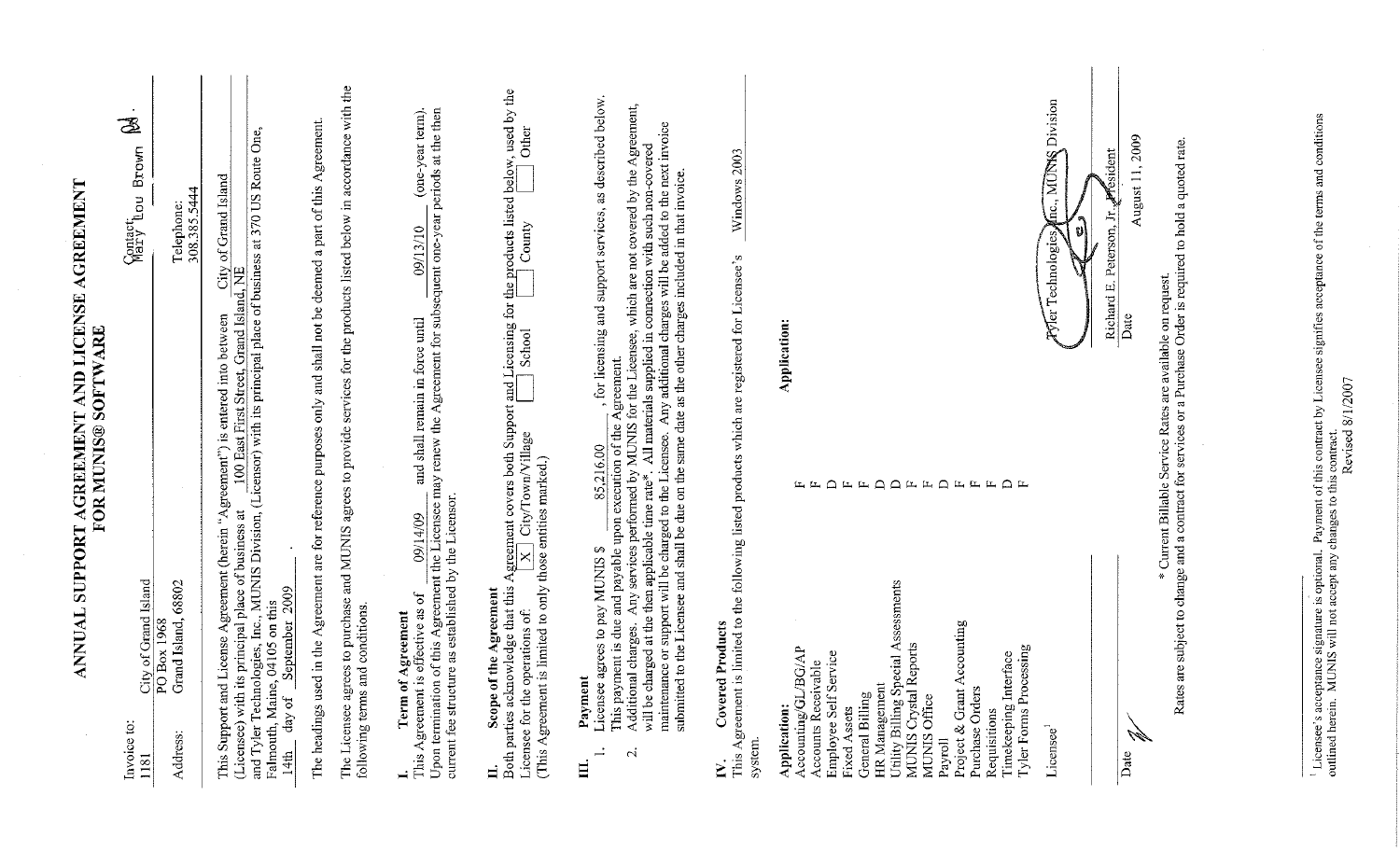# and Conditions for Licensing: Terms:  $\ddot{\sim}$

- Licensee agrees to accept a license subject to the terms and conditions contained herein for the current version of the MUNIS software<br>products identified in Section IV.<br>Limited Use: The software products listed are licens **Grant of License:** Upon execution of this Agreement, Licensee is hereby granted the non-exclusive and non-transferable license and right to use the current version of the MUNIS Licensed Programs listed in Section IV., an  $\overline{\phantom{a}}$ 
	- used for the benefit of Licensee. Licensee agrees to notify<br>The right to transfer this license is included in the cost of this **Limited Use:** The software products listed are licensed for use only for the benefit of the Licensee listed in this Agreement. This<br>license is registered for the Licensee's computer system identified in Section IV. As lon Licensor prior to transferring the licensed products to any other system. The right to transfer this license is included in the cost of this Agreement. The cost of the license are media or any required technical assistance  $\overline{\mathcal{N}}$
- Confidentiality: The Licensee agrees that the Products are proprietary to the Licensor and have been developed as a trade secret at the Licensor's expense. The Licensee agrees to keep the software products confidential an  $\mathbf{r}$ 
	- interest Products are licensed and shall not cause the Licensee or anyone performing such modification to gain any proprietary or other in the Products.  $\vec{r}$ 
		- $\mathbf{v}_1$ Ġ.
- Copies: The Licensee may make copies of the licensed Products for archive purposes only. The Licensee will repeat any proprietary<br>notice on the copy of the Product. The documentation accompanying the product may not be co specifically authorized in writing by the Licensor.

# **Terms and Conditions for Support:**  $\overline{\mathbf{z}}$

- Scope  $\overline{\phantom{a}}$
- **we of Services:** MUNIS will provide the following services for the benefit of the Licensee.<br>MUNIS shall provide software-related telephone support to the Licensee. Support personnel will accept phone calls during<br>MUNIS sh ್ಡ  $\widehat{\mathbf{c}}$ 
	- $\widehat{\circ}$ 
		- - MUNIS will provide Licensee with all program enhancements, modifications or updates that MUNIS may make to the then Current Release of the program applications covered in this Agreement.  $\widehat{d}$
- In the case of system software new Release(s), the Licensee will also be required to pay whatever fees the manufacturer charges to MUNIS for the new Release. Licensee understands that and agrees that six (6) months after s keleas
- consultation, recovery of data, conversion, non-coverage maintenance service, etc., billable at the current per diem rate. All expenses will be billed in accordance with the then current Tyler Travel Policy.<br>Limitations a MUNIS will make available appropriately trained personnel to provide Licensee additional training, program changes, analysis, Ō
	- Ń.
- 
- Licensee understands that outside of normal business hours.<br>The Licensee shall be responsible for implementing at its expense, all changes to the Current Release. Licensee understands t<br>changes furnished by MUNIS for the Current Software Release ar without customization or Licensee alteration. Licensee Responsibilities: exists  $\Omega$ 
	- $\mathfrak{m}$
- 
- - $4.8$
- The Licenses shall movids, at no change to MUNIS, full and free access to the programs covered hereunder; working space;<br>a) The Licenses shall movids at a change to MUNIS, full and free access to the programs covered here Ó.

# General УII.

- invalidity or unenforceability of any provisions of this agreement shall not affect the validity or enforceability of any other provision.<br>Modification of this Contract: No modifications or amendment of this Agreement shal **Governing Law:** This agreement shall be governed by, and construed in accordance with the laws of Client's state of domicile.  $\overline{\phantom{a}}$
- $\vec{N}$
- Support and services will be  $\vec{c}$ 
	- signed by both the Licensee and MLTNIS.<br>Suspension: Support and services will be suspended whenever Licensee's account is thirty days overdue. Support and services will borstensee's account is made current.<br>Fariated when L  $\overline{4}$ 
		- Γ.